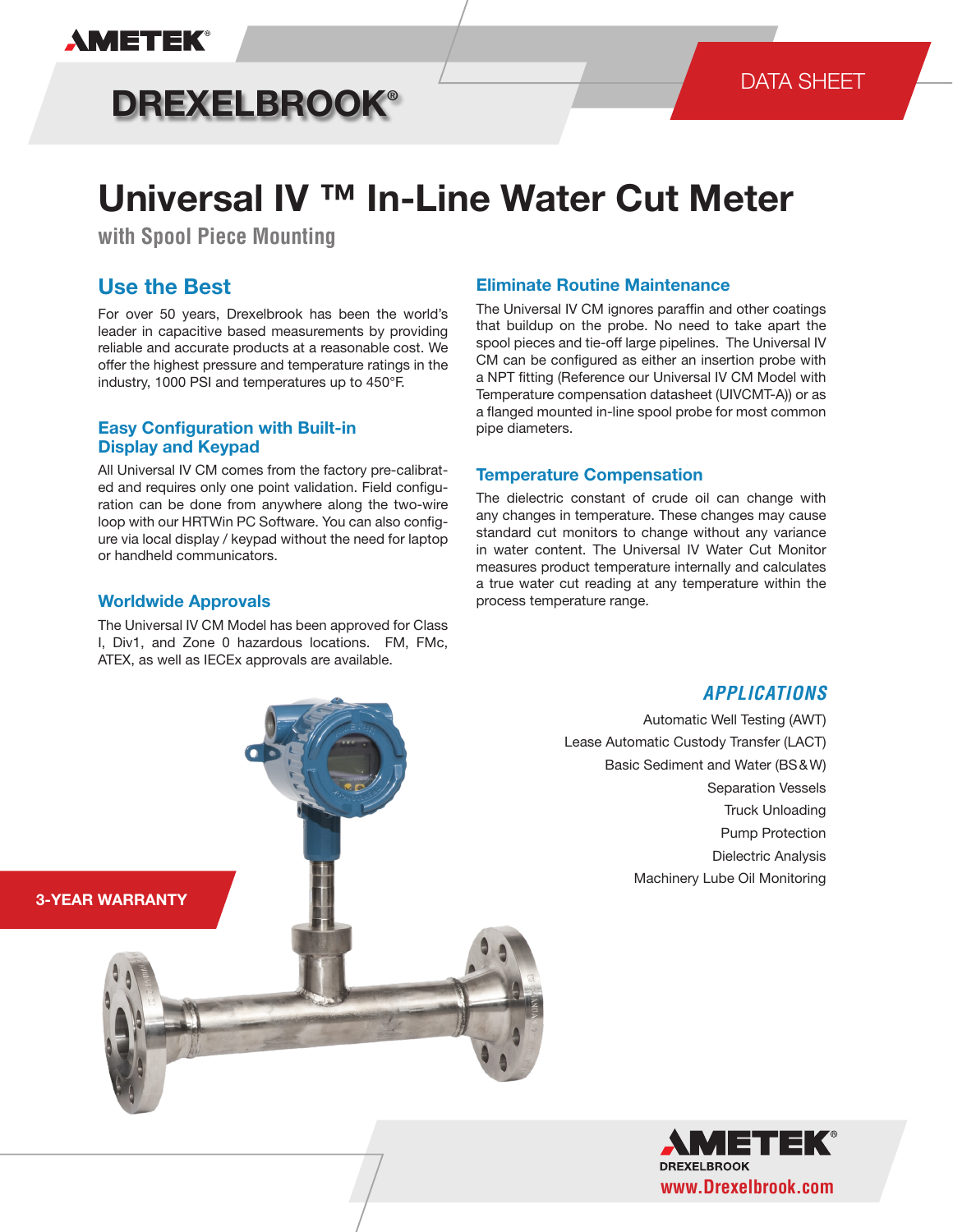## **Operating Principle**

The method of using RF Admittance to measure water cut is widely successful because of the large difference between the dielectric constants of oil (k  $\approx$  2.3) and water (k  $\approx$  80). The sensing element and the pipe wall form the necessary two surfaces of the concentric capacitor. The system electronics transmit a radio frequency voltage to the sensing element that measures changes in capacitance. As the amount of water in the flowing oil increases, the net dielectric of the fluid increases which causes the capacitance to increase. The addition of temperature compensation allows the user to take into account changes in the dielectric constant of the oil producing a more accurate measurement in applications where the temperature changes. The onboard electronics will compute the relationship between capacitance change and water cut. Straightforward, Reliable, Proven.

### **Typical Arrangement**



# **Drexelbrook Sampling Advantage**

The Drexelbrook In-Line probe design enables it to analyze a large representative sample of the fluid that other manufacturers can not. The Universal IV CM utilizes a industry standard size sensing element that can be installed directly into the process piping. The sensing element shown will extend directly into the main process line. The advantage of this is the capacitance of the fluid is taken over the entire length of the probe to create an averaging effect. The measurement is now taking a better sample of the fluid over a larger range to produce a smoother, more accurate, response.



**Capacitance Change with Water Content**

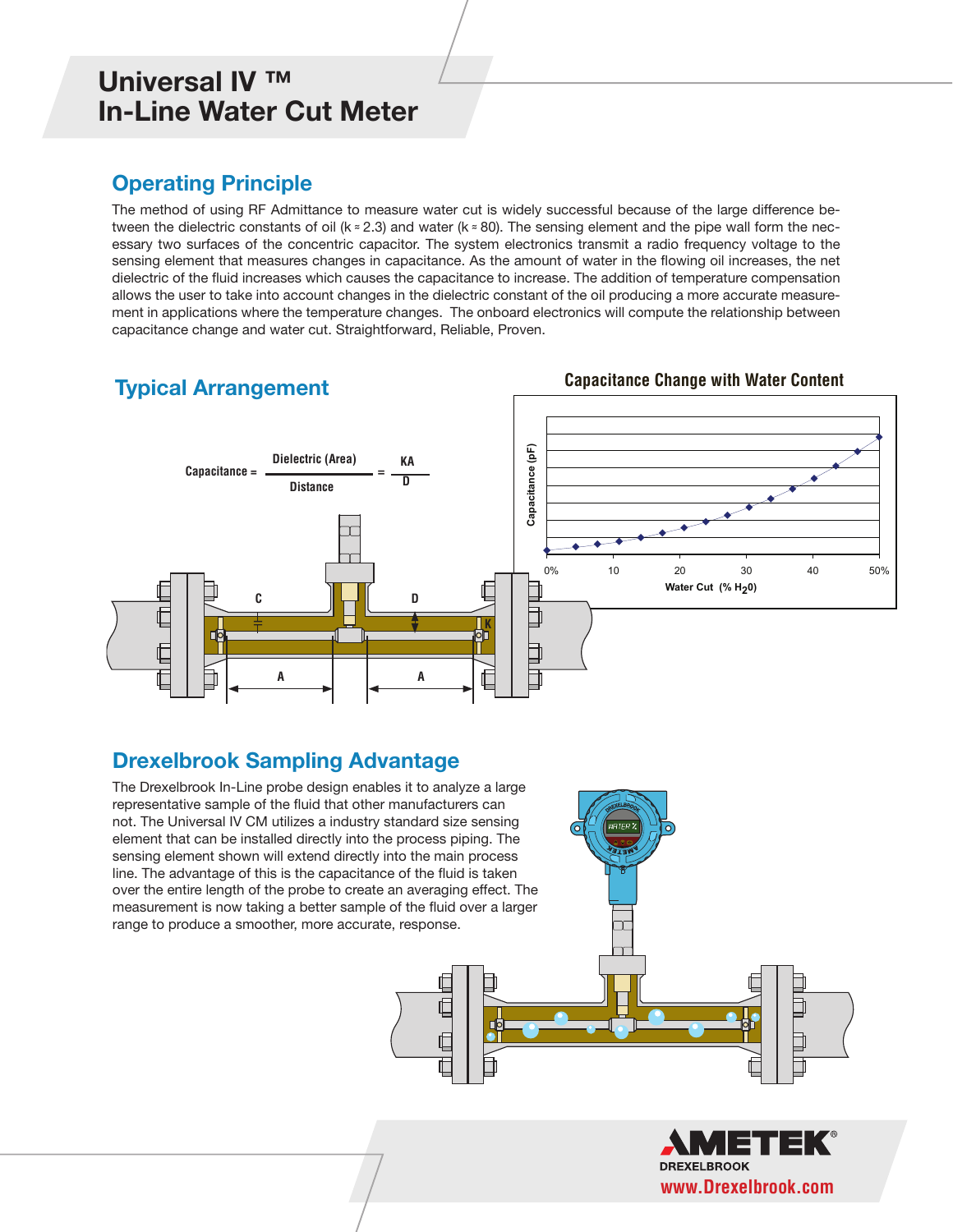### **Specifications**

#### **Technology**

RF Admittance / Capacitance

#### **Supply Voltage**

13-30VDC, 2-wire loop powered

#### **Ouput/Digital Protocol**

4-20mA, HART

Compatible with HART®

#### **Accuracy and Resolution**

| <b>Water Cut</b> | <b>Nominal Water Cut</b> | <b>Water Cut</b> |  |  |
|------------------|--------------------------|------------------|--|--|
| Range            | Variance*                | Resolution**     |  |  |
| 0 to $1\%$       | $+/- 0.03$               | 0.0002           |  |  |
| 0 to $5%$        | $+/- 0.04$               | 0.0009           |  |  |
| 0 to $10\%$      | $+/- 0.04$               | 0.0009           |  |  |
| 0 to $30\%$      | $+/- 0.12$               | 0.0030           |  |  |

Above 30% - Consult Factory

The measurement accuracy of an inline, dynamic water cut measurement is dependent upon many process variables including: oil dielectric consistency, fluid velocity at the sample point, mounting geometry and homogeneity of the oil/water emulsion. The values above represent nominal water cut measurement variances for a properly installed sensor under consistent measurement point conditions.

\*\* The smallest water cut step that the instrument can resolve

#### **Load Resistance**

Maximum 550 ohms at 24 VDC

Minimum 250 ohms for HART protocol

#### **Ambient Temperature**

-40°C to 75°C (-40°F to 167°F)

#### **Process Temperature**

Up 232°C (450°F)

#### **Process Pressure**

Up 69 bar (1,000 psi), probe dependent

#### **Process Connection**

2", 3", and 4" Spool Options

#### **Response Time**

350 msec nominal (no damping applied)

1-90 seconds programmable damping time

#### **Supply Voltage Effect**

0.2% of full scale max

#### **Process Temperature (Compensated)**

 Up 232ºC (450ºF) – Transmitter will compensate for the effects of temperature when the water is in liquid state (Eg 0ºC to 100ºC at ambient pressure)

#### **Start-Up Time**

< 12 seconds

#### **Configuration and Calibration**

Standard LCD display and keypad are built-in

HRTWIN™ PC-based software (free download)

#### **Emission and Surge Protection**

Compliant with IEC6100-4.2, 3, 4, 6, 8

Compliant with CISPR11 Group I, Class B

#### **Approvals**

Intrinsically Safe (IS) Explosion Proof (XP) FM, FMc, ATEX, IECEx CE Mark



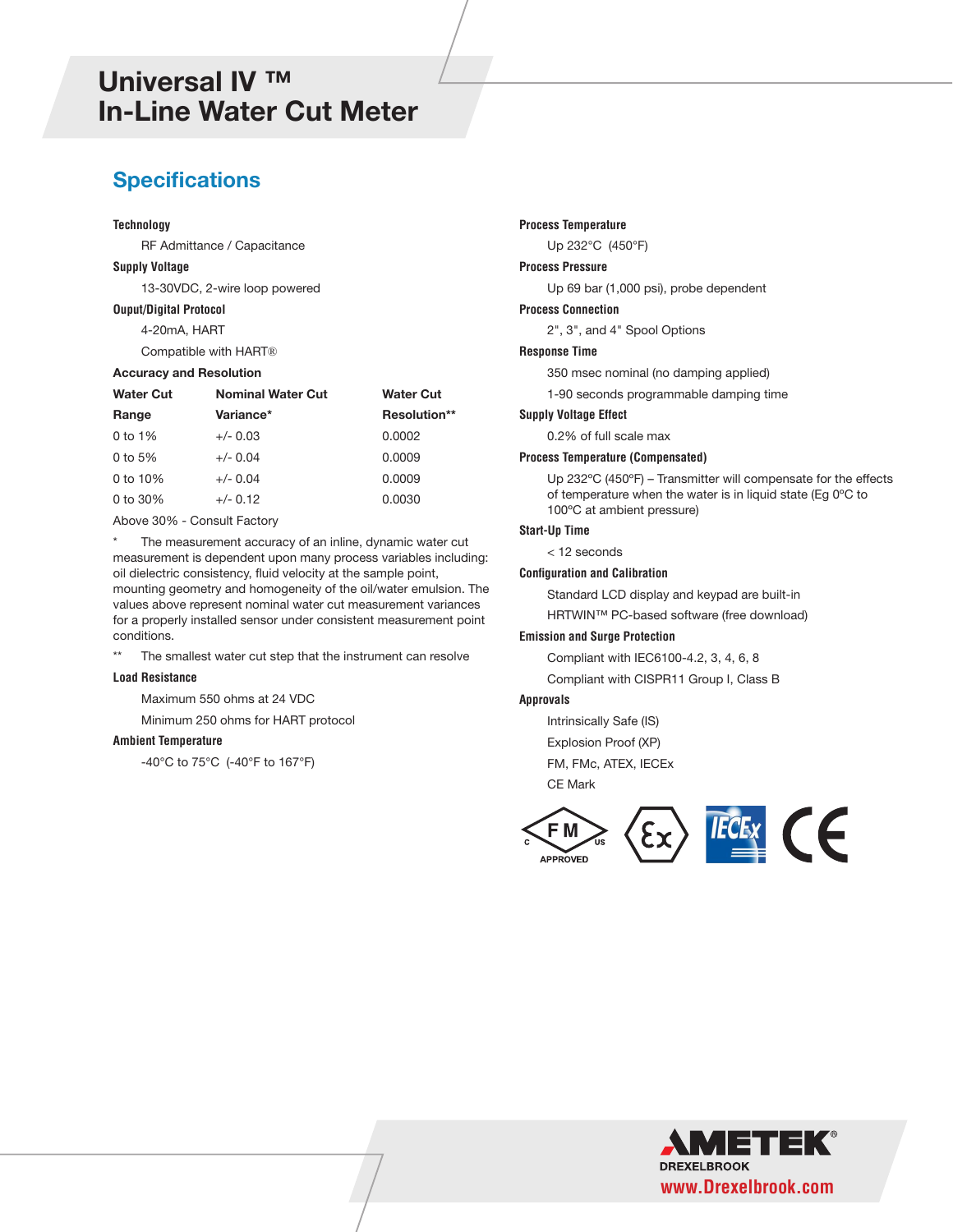# **Mounting / Dimensions**

The Cut Monitor sensing element varies with pipe size. The larger the pipe diameter size, the longer the sensing element active length must be. The Cote-Shield length is sized so the sensing element is fully extended into the fluid beyond nozzles and elbows. Below are some standard look up tables.

| <b>Size</b> | Dimension "A"        | Dimension "B"        | Dimension "C" !            | Dimension "D"  | 'Flange   |
|-------------|----------------------|----------------------|----------------------------|----------------|-----------|
| 2 inch      | 17.0" (432)          | $13.4^{\circ}$ (340) | $8.5^{\circ}$ (216)        | $2.125$ " (54) | 150#/300# |
| 3 inch      | $32.0^{\circ}$ (813) | $13.9'$ (353)        | 19.0" (429) *Not in Center | $3.125$ " (79) | 150#/300# |
| 4 inch      | $32.0^{\circ}$ (813) | $14.3^{\circ}$ (363) | 21.8" (554) *Not in Center | 4.625''(117)   | 150#/300# |



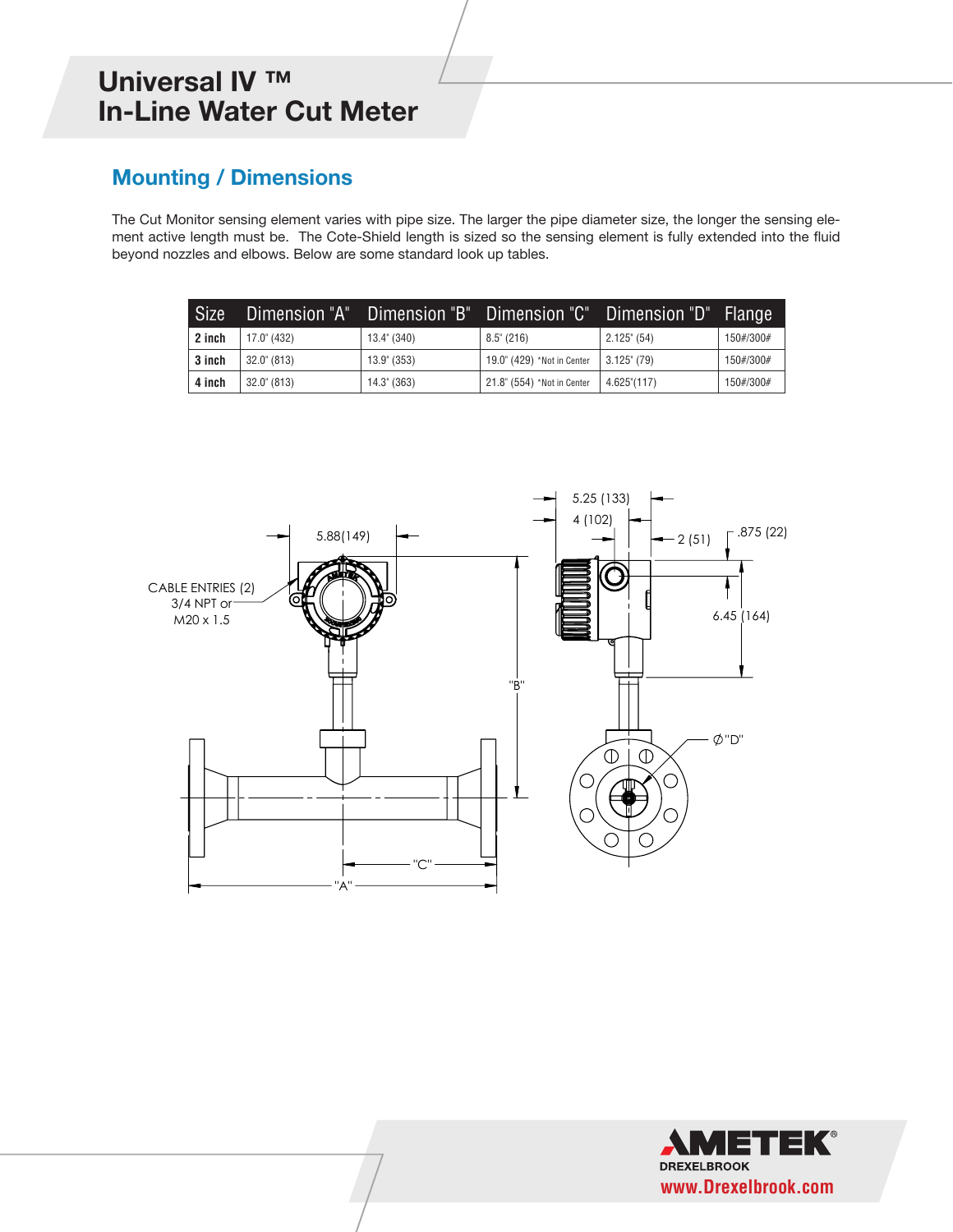## **Model Numbering - System Electronics and Probe Model**